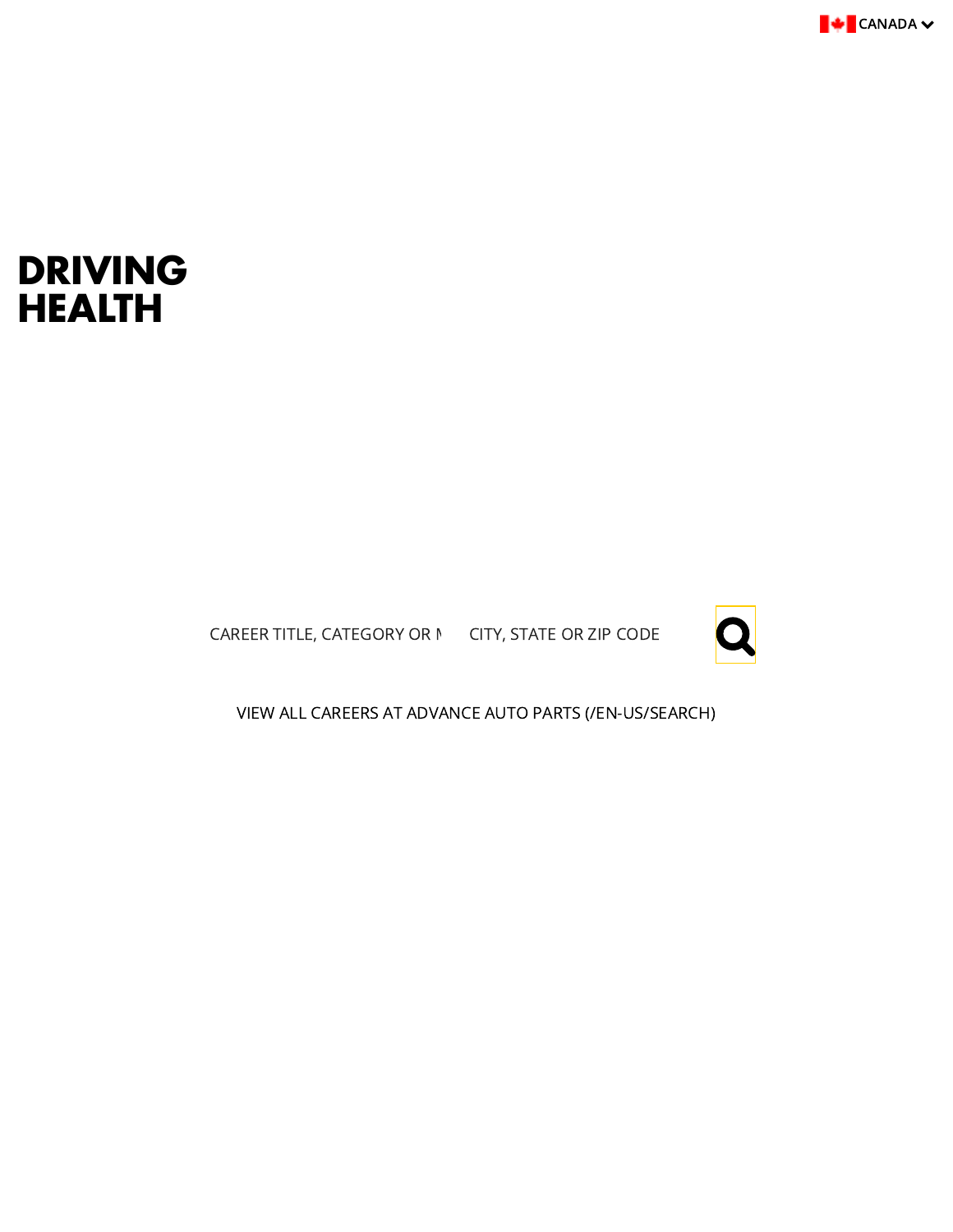

## EMPOWERING OUR PEOPLE

Advance Auto Parts offers a comprehensive health and wellness benefits program to improve the way of life for our Team Members and those who mean the most to them: their families. Advance believes in supporting our Team Members and those they love through various stages of life with benefit programs such as Paid Maternity Leave, 401(k) Retirement Savings Plan with company match, company-provided Basic Life Insurance, and more.

Benefits are offered to full-time salaried Team Members after 30 days of employment while full-time hourly Team Members are eligible after 90 days of employment.

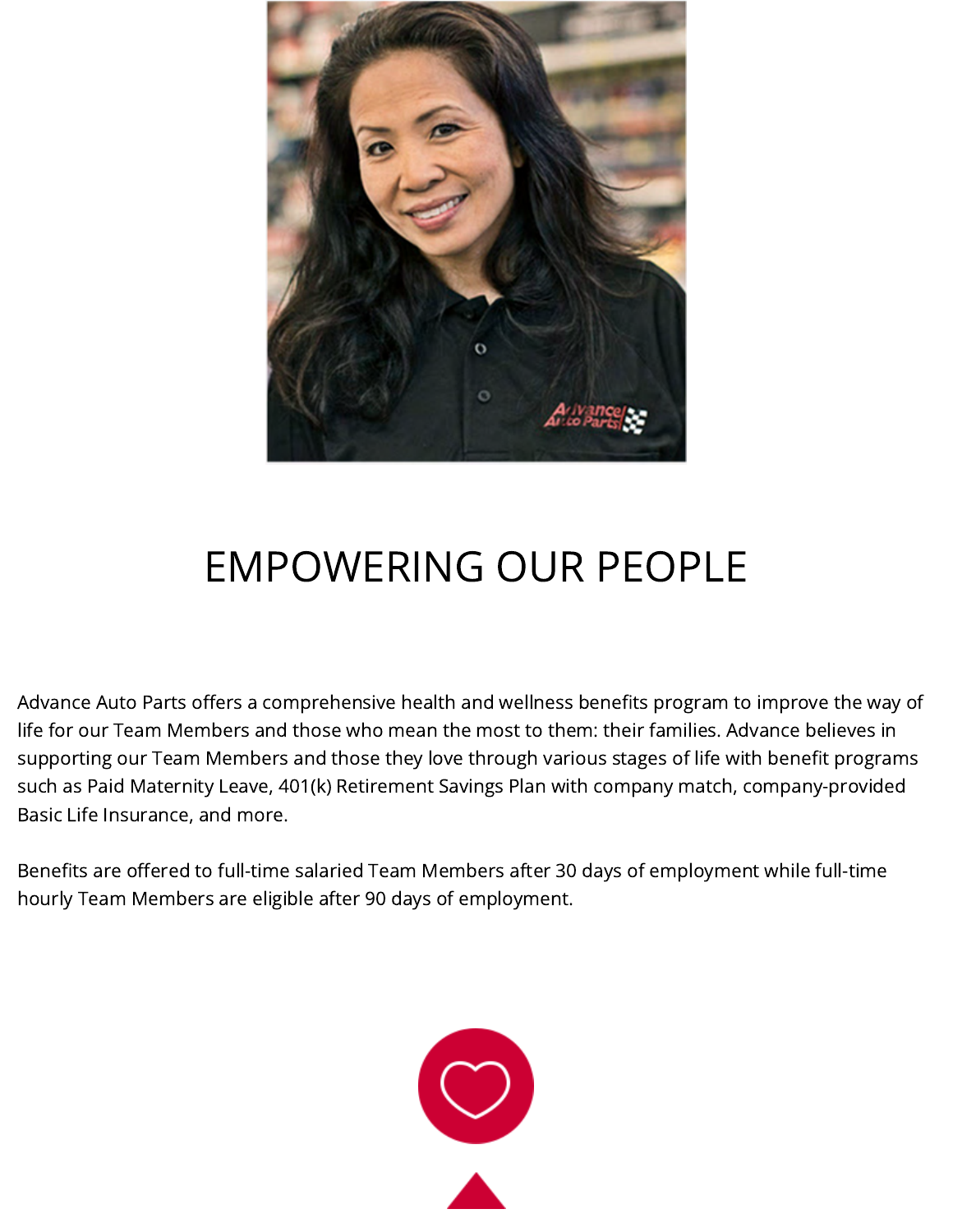### HEALTHCARE

Team Members are offered a choice of health plans with a range of coverage levels and costs.

- Medical<sup>1</sup>
- Prescription Drugs<sup>1</sup>
- Dental<sup>2</sup>
- Vision 2
- Health Savings Account (HSA) <sup>1</sup>
- Medical and Dependent Flexible Spending Accounts  $(FSAs)^2$
- Supplemental Medical (Critical Illness, Accident and Hospital Indemnity)<sup>2</sup>



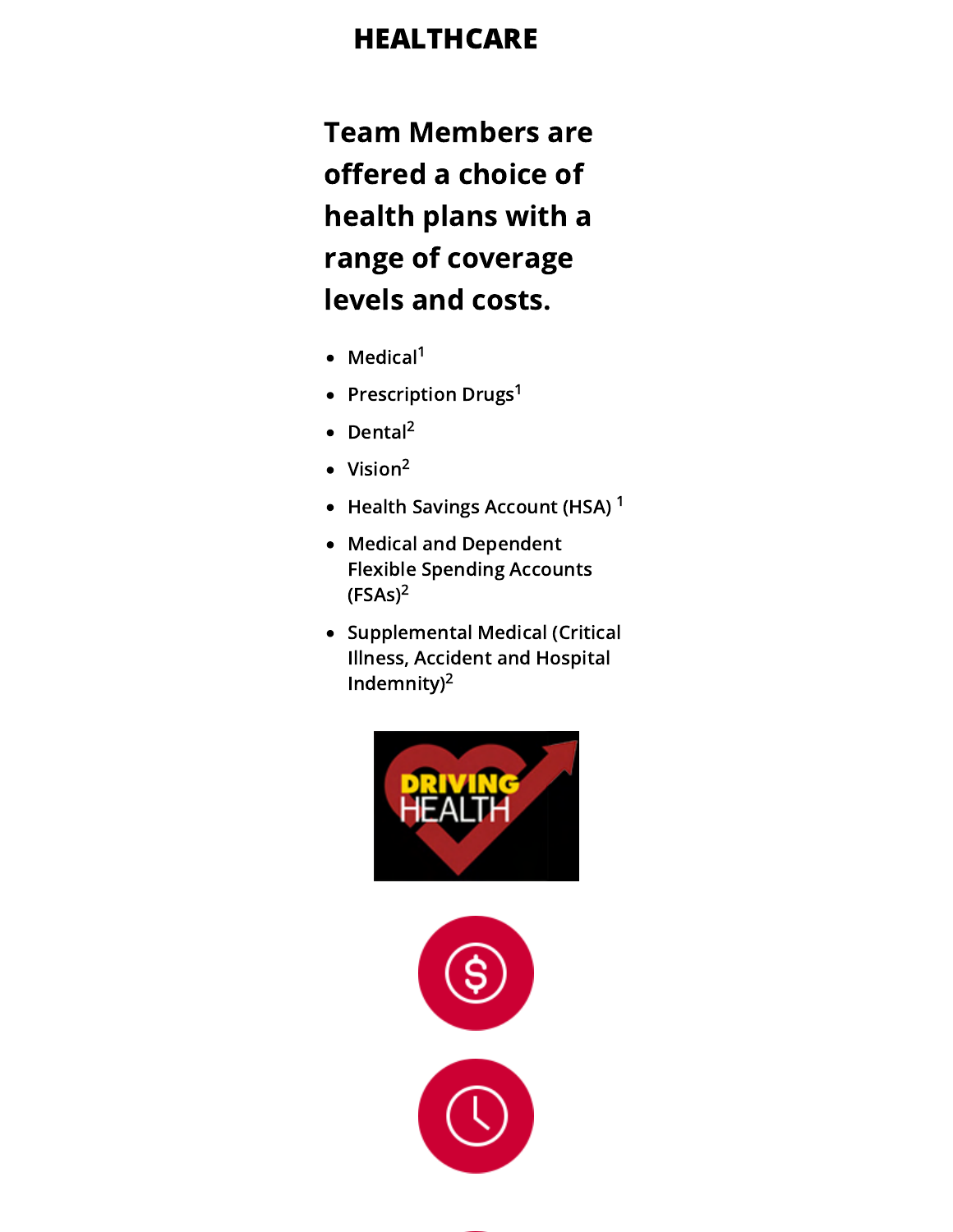

# **Eligibility**

1 - Available to Team Members who work an average of 30 hours or more each week

2 - Available to Part Time and Full Time Team Members (Individuals who work 20 or more hours a week)

3 - Available to Full Time Team Members only (individuals who work 35 or more hours a week).

4 - Available to all Full Time Team Members and Part Time Team Members in California and New Jersey

5 - Available to all Team Members enrolled in one of the Anthem medical plans.

## JOIN OUR TALENT NETWORK

Don't miss your next opportunity. Advance Auto Parts Talent Network sends career alerts for new positions that match your skills and experience.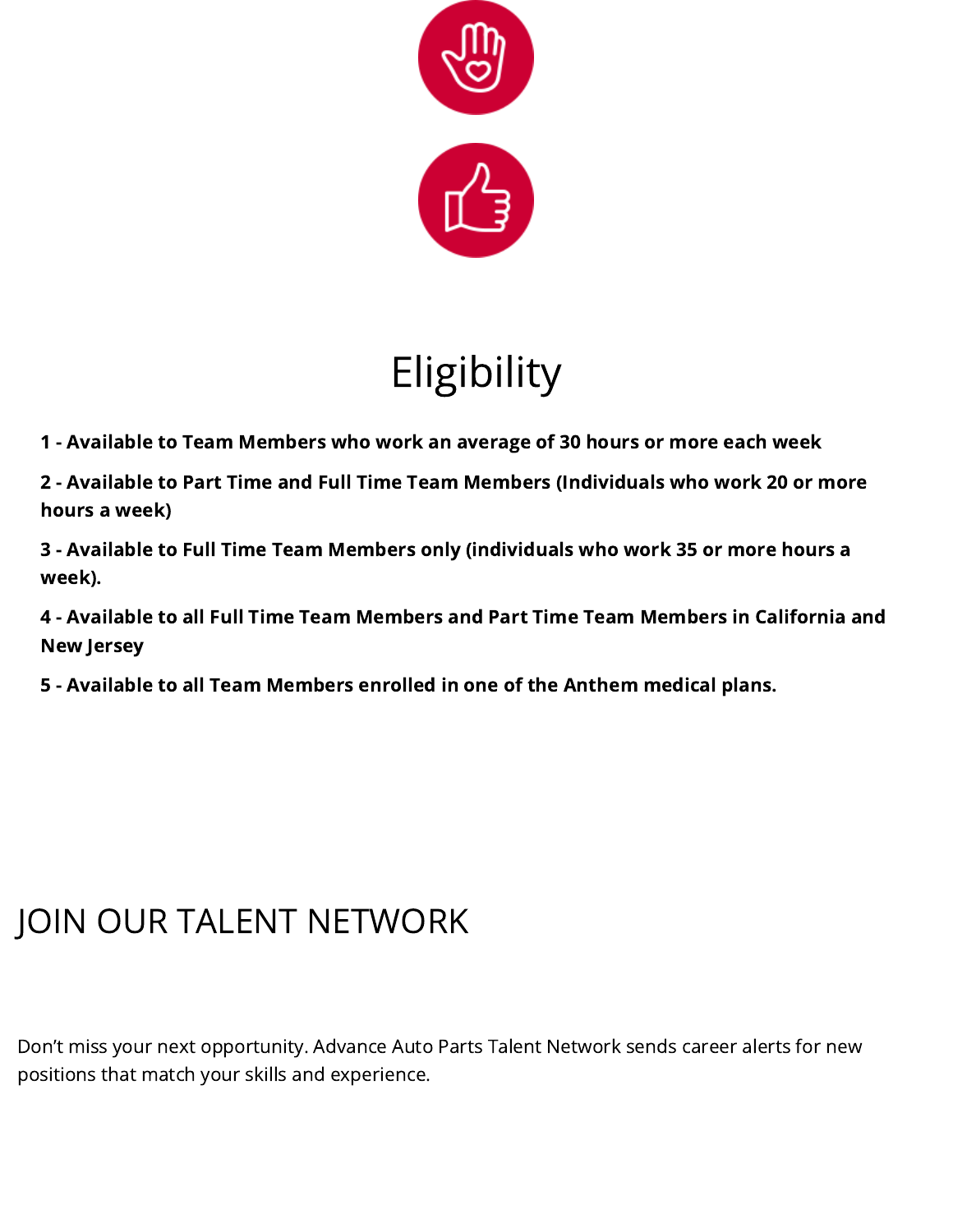#### [JOIN OUR TALENT NETWORK \(/JOIN\)](https://www.advanceautoparts.jobs/join)



[Professional \(/page/fp-professional\)](https://www.advanceautoparts.jobs/page/fp-professional)

[Corporate \(/page/fp-corporate\)](https://www.advanceautoparts.jobs/page/fp-corporate)

[Supply Chain \(/page/fp-supply\)](https://www.advanceautoparts.jobs/page/fp-supply)

[Worldpac \(/page/fp-worldpac\)](https://www.advanceautoparts.jobs/page/fp-worldpac)

[Autopart International \(https://www.advanceautoparts.jobs/en-US/search?facetcompany=autopart%20international\)](https://www.advanceautoparts.jobs/en-US/search?facetcompany=autopart%20international)

[Internship \(/page/fp-internship\)](https://www.advanceautoparts.jobs/page/fp-internship)

### FOLLOW US